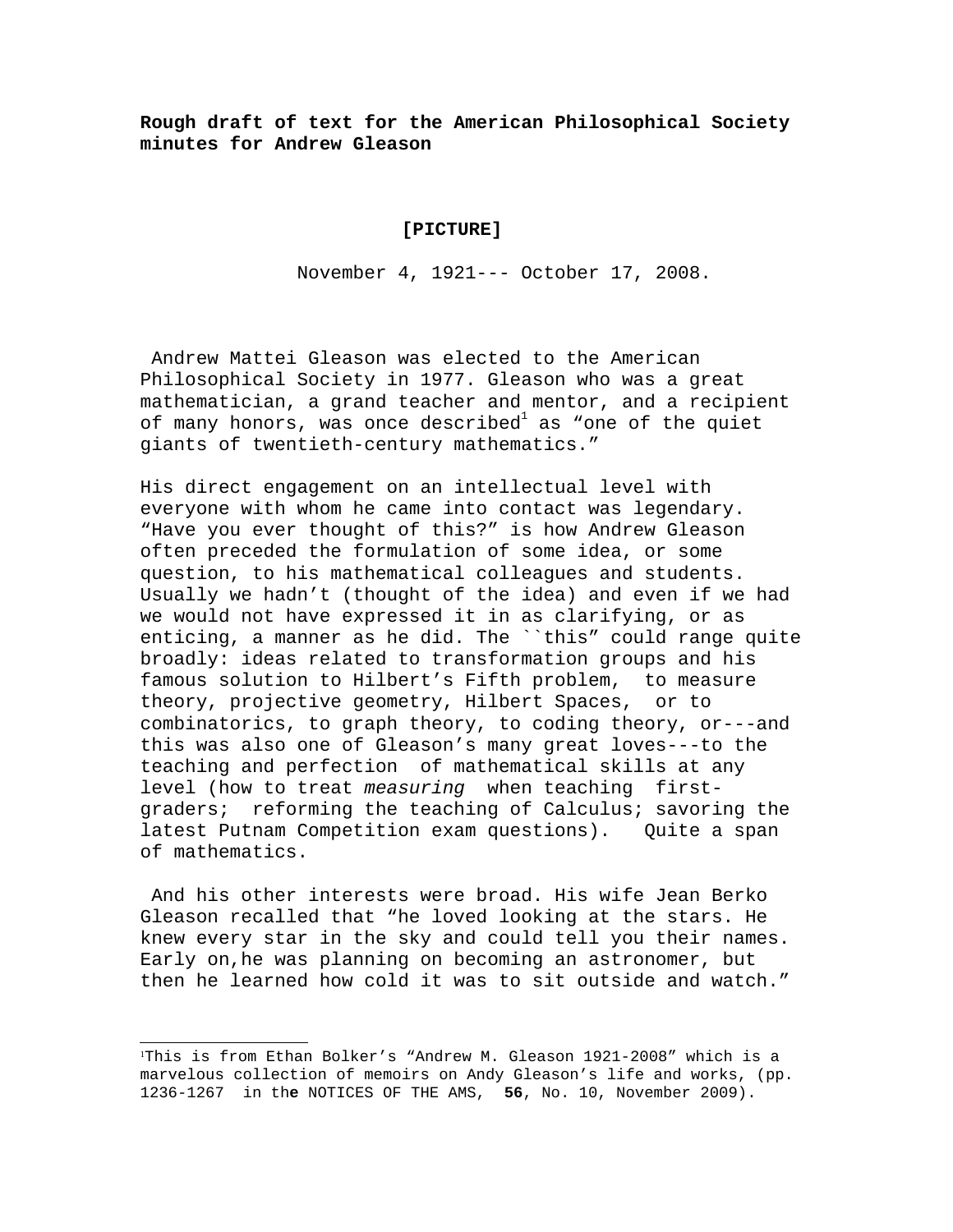Andrew Gleason's own early education had a significant geographical span, he graduated from high school in Yonkers, New York, having also taken courses in Berkeley, California. His undergraduate years at Yale were spent largely taking graduate level courses. When Andy graduated in 1942 he joined the US Navy as a member of a group of 8 – 10 mathematicians working to crack enemy codes<sup>[2](#page-1-0)</sup>.

In 1946 Gleason came to Harvard, having been elected (as a Junior Fellow) to the Society of Fellows. To be such a Fellow in those days meant that one could achieve an academic career without having a PhD. Andy never did pursue a doctoral degree, his highest degree being an MA awarded to him by Harvard in 1953. He spent his time in the Society of Fellows developing a broad mathematical culture and thinking about Hilbert's Fifth Problem.

 At the end of his three-year fellowship Gleason was appointed Assistant Professor in the Harvard department of mathematics. Soon thereafter, he took a two-year leave of absence from Harvard to return to the U.S. Navy to serve during the Korean war (mid 1950-mid 1953). After this, Gleason returned to Harvard where he spent the rest of his academic career. He was appointed Full Professor in 1957.

Gleason married Jean Berko in 1959. Jean Berko Gleason a prominent psycholinguist, has had a distinguished academic career as Professor in the Department of Psychology at BU. The Gleasons have three daughters, Katherine, Pamela, and Cynthia.

Gleason was named the Hollis Professor of Mathematics and Natural Philosophy in 1969 (this being the oldest endowed chair in the sciences, in the United States). He became a senior fellow of the Harvard Society of Fellows in 1977 and was Chair of the Society of Fellows from 1989 to 1996. Gleason retired from Harvard University in 1992.

<span id="page-1-0"></span><sup>2</sup> For the (declassified) story of Andy's contribution to the codebreaking effort—including work on the German Enigma ciphers---and for a description of his important life-long engagement in cryptography studies for the government, see The secret life of Andy Gleason by Burroughs, Lieberman, and Reeds (http://www.cs.umb.edu/~eb/gleason/lieberman11.pdf)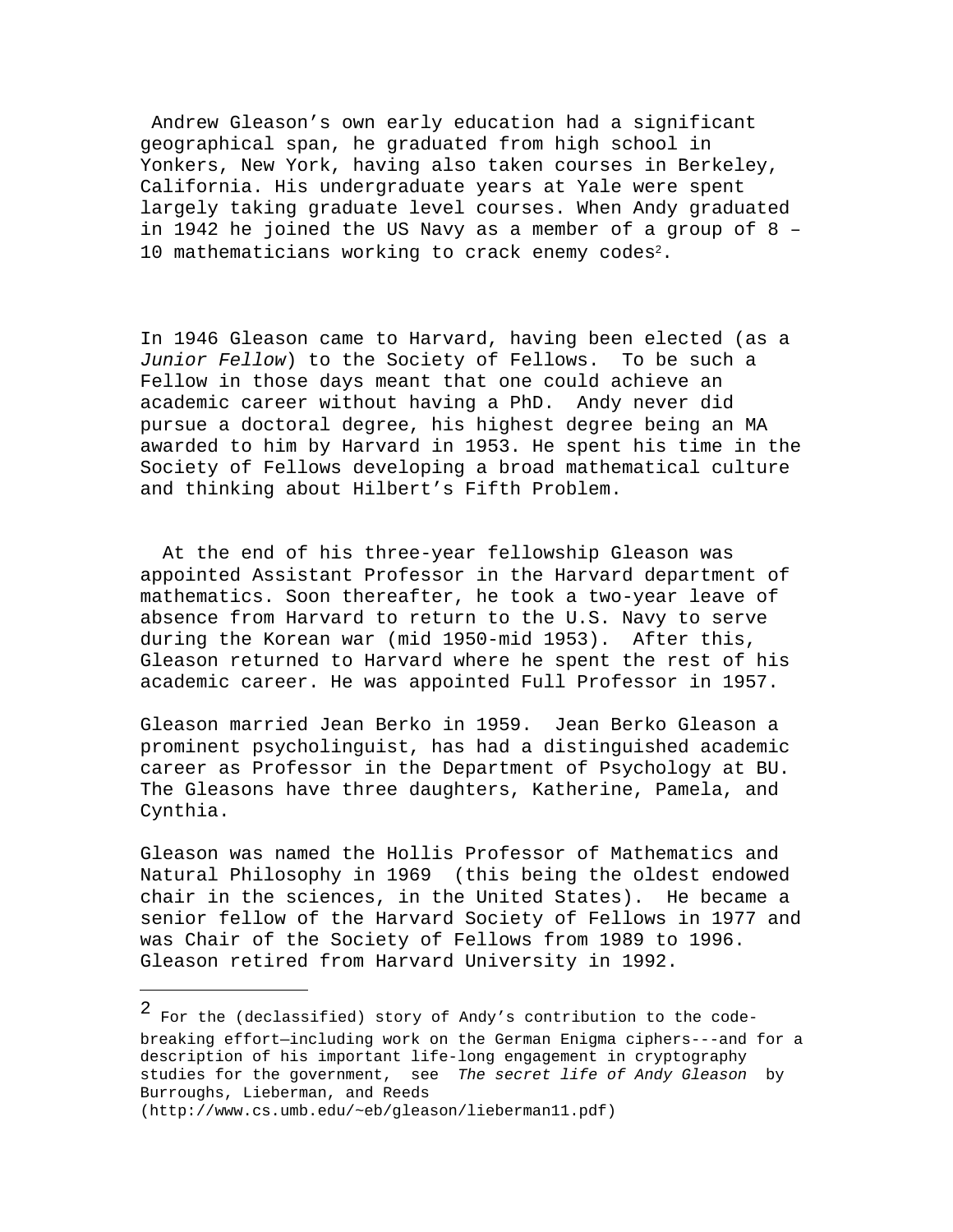His mathematical conversations, his seminar discussions, his writing, and his lectures had these qualities, most cherished in a mathematician: he was comprehensible, clear and to the point; his formulations had a scintillating precision, and they were always delivered with enthusiasm and wide-eyed wonder of it all. One of his colleagues once summed this up saying: "When he touched a thing, he made it shine." Ethan Bolker, who studied with him wrote that Gleason "took such care preparing, and searched so hard for economy and elegance" in his lectures that "the rough places were made plain. The hard parts didn't seem so in the seamless flow, so it could be hard to find the crux of a proof."

Andy's devotion to the intellectual community and his sense of service was extraordinary. His late colleague Raoul Bott once joked that Andy lacked the essential Hungarian talent for being absent when an important administrative task needed to be done. Benedict Gross once said:

"Andy served Harvard, his department, the Society of Fellows, and the mathematical profession with generosity and skill. Although he held strong opinions, he never imposed them on others, and never made anyone feel small if they didn't possess his brilliance. In fact, I never heard Andy raise his voice, either in conversation or in a meeting. That's not to say he wasn't convincing - it was his vision of a small faculty, training the best graduate students and amplified by the energy of outstanding undergraduates, that defines the mathematics department we have at Harvard today."

Gleason's best known work is his resolution of Hilbert's Fifth Problem. David Hilbert had, slightly over a century ago, formulated two dozen problems that have---since then---represented celebrated milestones measuring mathematical progress. Many of the advances in Hilbert's problems initiate whole new fields, new viewpoints. Those few mathematicians who have resolved one of these problems have been referred to as members of the `honor's class.'

Hilbert fashioned his "Fifth Problem" as a way of offering a general commodious context for the then new theory of Sophus Lie regarding transformation groups. Nowadays, Lie's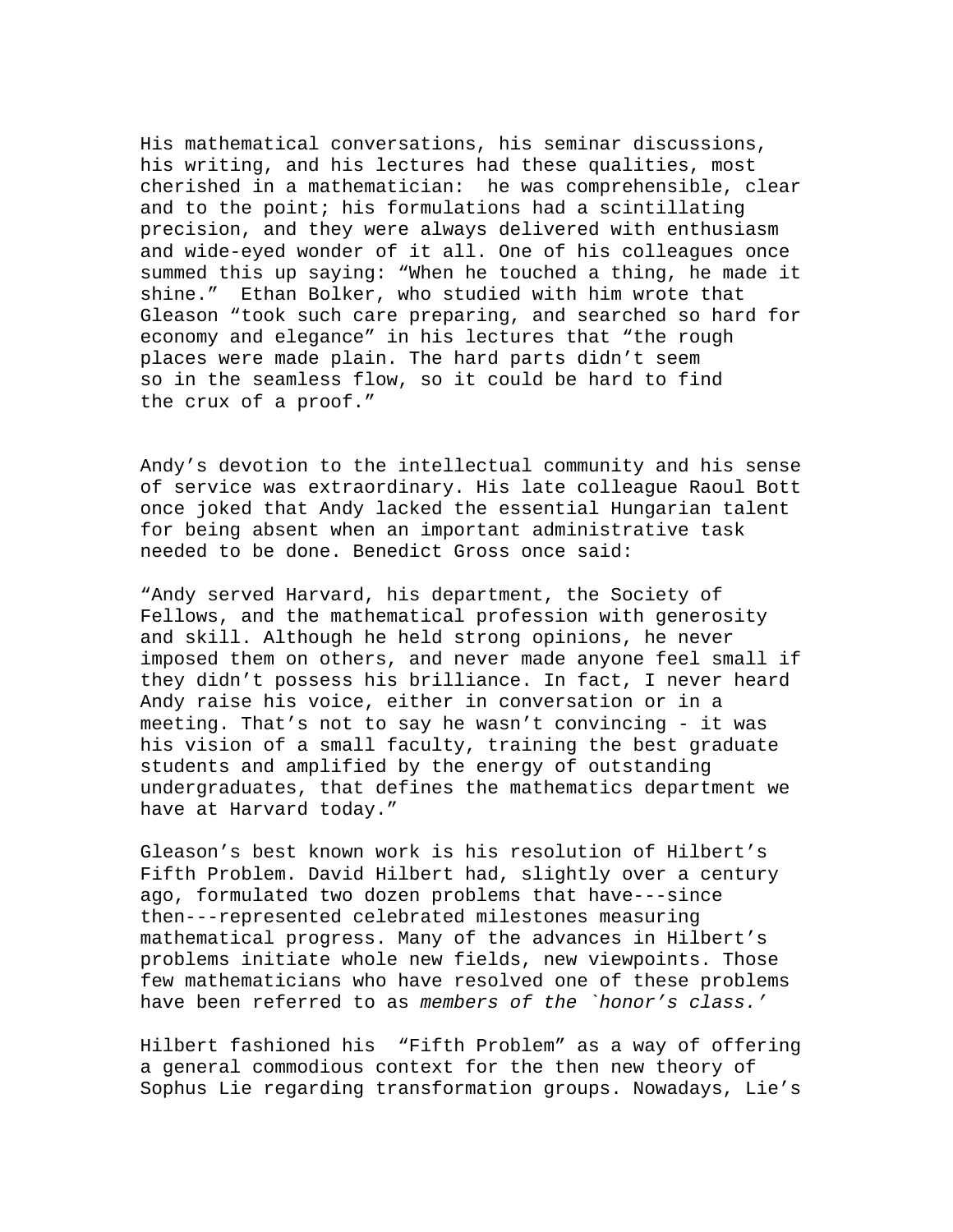theory is the mainstay of much mathematics and physics, and his kind of groups, Lie groups, constitute an important feature of our basic scientific landscape.

 One can think of a transformation group as a collection of symmetries of a geometric space. Some spaces admit infinitely many symmetries: think of the circle, which can be rotated at any angle. The grand problem facing Sophus Lie is how to deal with these infinite groups of symmetries. Given Lie's theory, it is natural to restrict attention to situations where one can use the methods of the Calculus to effectively treat the issues that arise in connection with these infinite transformation groups. The brilliance of Lie's approach is that---given the hypothesis that one can apply the techniques of the Calculus---one reduces many of the thorny questions about these groups to essentially linear problems.

 Hilbert raised the question, in effect, of how restrictive this hypothesis is; i.e., how far Lie's concept of continuous groups of transformations is approachable without the assumption of the differentiability of the functions defining the transformations of group. At the International Congress of Mathematicians held in Cambridge, in 1950 Andy proposed a possible method to arrive at a happy answer to this question; the answer being, roughly speaking: quite far.

Andy emphasized the central role played by the oneparameter subgroups in the picture. And he focused on a condition that has been the mainstay of the theory of continuous transformation groups ever since: the condition that a group have no small subgroups.

The following year Gleason proved a key result about maximal connected compact subgroups, and the year after that, using results of Montgomery & Zippin, and Yamabe, Andy clinched things, resolving Hilbert's question. An extremely important advance.

 The depth of Andy's work is extraordinary, as is its breadth: from his computer explorations very early in the history of machine computation (A search problem in the ncube) to solving a conjecture of his late colleague George Mackey (about measures on the closed subspaces of a Hilbert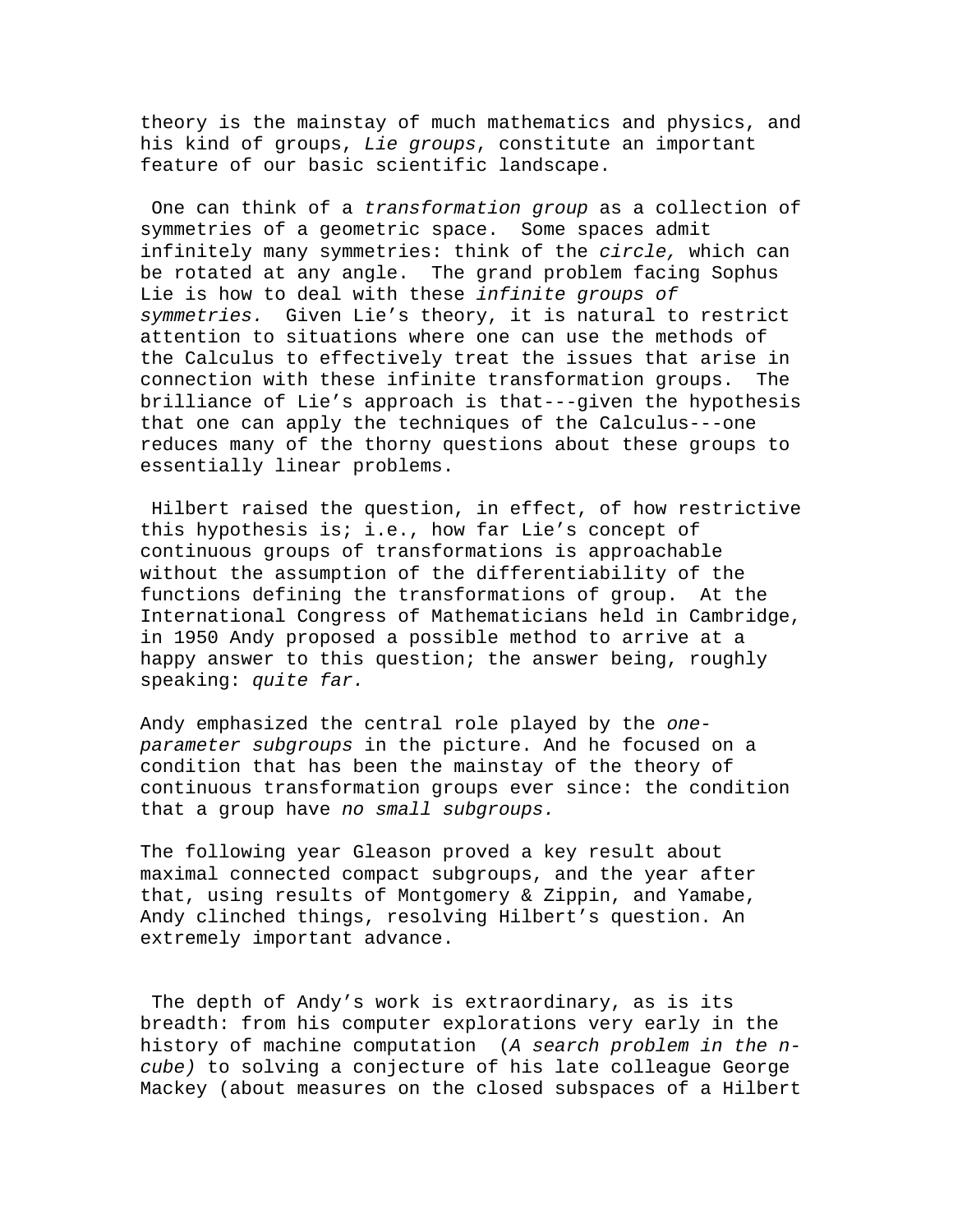space) to the intricacies of finite projective geometry and coding theory, to the relationship between complex analytic geometry and Banach algebras. Gleason was also one of the rare breed of mathematicians who didn't stay on just one side of the Pure mathematics/ Applied mathematics ``divide." In fact, his work and attitude gave testimony to the tenet that there is no essential divide. Indeed, the ideas and mathematical interests that Andy nurtured in his applied work for the government, which was a passion for him throughout his lifetime, connects well with his public work on finite geometries, and his love for combinatorics.

Andy's interest in the training of mathematicians and in exposition and teaching in general, led him to edit with co-authors, a compendium of three decades of William Lowell Putnam mathematical competition problems, led him to write a bold text formulating the foundations of analysis starting with a grand and lucid tour of logic and set theory, and also led him to engage in the important project of K-12 mathematical education, and reform efforts in the teaching of Calculus.

The founding idea behind the various mathematical education initiatives with which Andy was involved---either the programs for early mathematical education that were referred to (by both detractors and promoters) as New Math, or the programs for teaching Calculus (providing syllabi and texts that came to be referred to as the Harvard Consortium)--- was to present mathematics concretely and intuitively, and to energize and empower the students and teachers. Andy's credo for this program as for all of his teaching was that the ideas should be based in equal parts of geometry for visualization of the concepts, computation to ground it in the real world and algebraic manipulation for power.

This relates to Andy's general view: that a working mathematician should have at his or her disposal a toolkit of basic techniques for analyzing any problem. He felt that all good problems in math---at any level---should weave together algebra, geometry and analysis, and students must learn to draw on any of these tools, having them all "at the ready." Andy emphasized this in his department's discussion regarding the structure of the comprehensive qualifying exam for graduate students. He also loved to think about exam problems that exhibited this unifying call